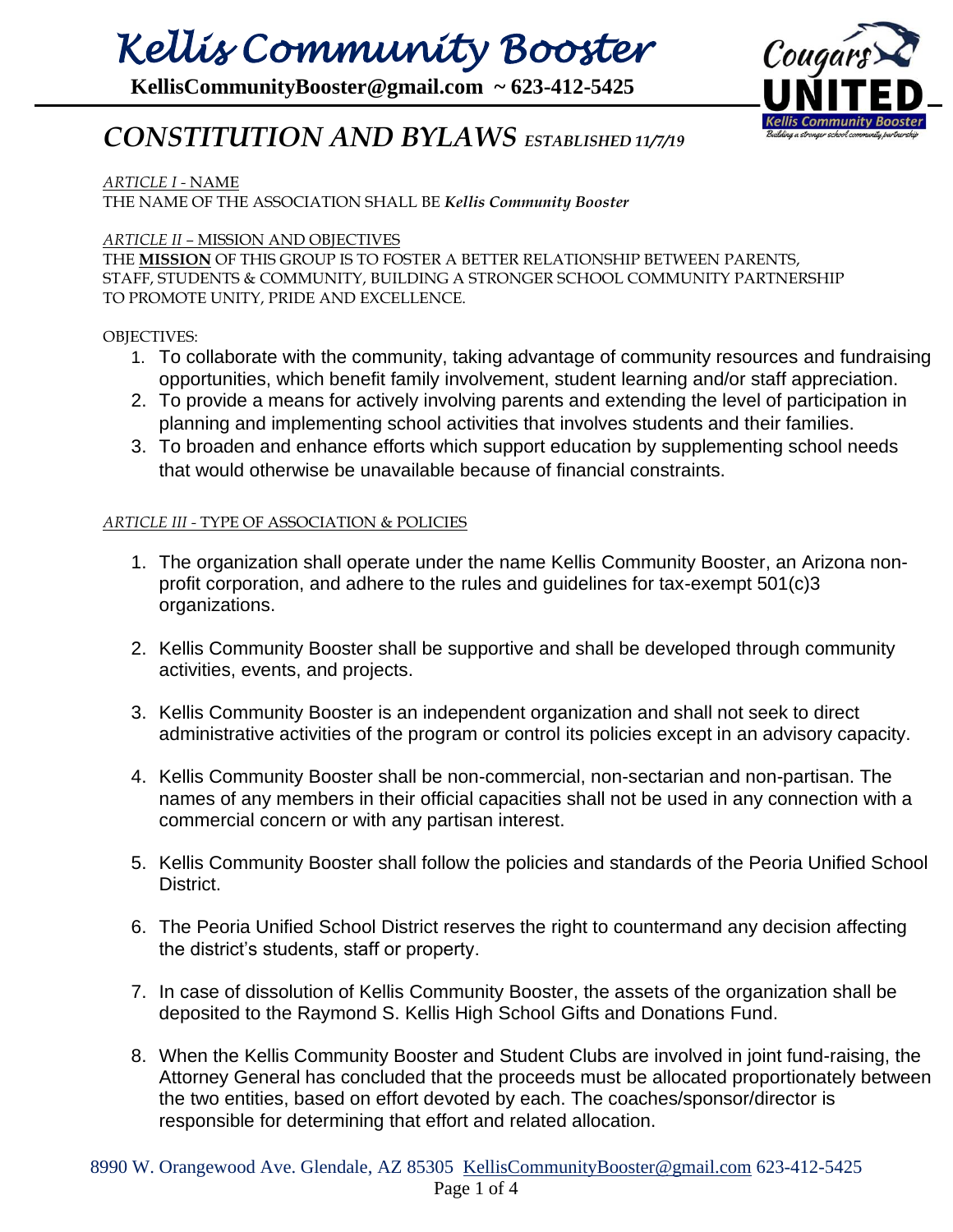### *Kellis Community Booster*

**KellisCommunityBooster@gmail.com ~ 623-412-5425**



#### *ARTICLE IV -* MEMBERSHIP AND DUES

GENERAL MEMBERSHIP TO KELLIS COMMUNITY BOOSTER IS AVAILABLE ON AN ANNUAL BASIS. THIS MEMBERSHIP IS OPEN TO ANY INDIVIDUAL WHO WISHES TO PARTICIPATE IN THE GOAL OF THE ASSOCIATION. THE KELLIS COMMUNITY BOOSTER MAY, BY MAJORITY VOTE AT ANY REGULAR MEETING, TERMINATE A MEMBERSHIP FOR CAUSE. CAUSE IS DEFINED AS THE WILLFUL VIOLATION OF THE PRINCIPLES OF THE ABOVE STATED MISSION AND OBJECTIVES OF THE BOOSTER, OR FOR SUCH OTHER REASON THE KELLIS COMMUNITY BOOSTER MAY DETERMINE AS INJURIOUS TO THE BEST INTEREST OF THE ASSOCIATION.

ANNUAL DUES SHALL BE DETERMINED BY THE EXECUTIVE COMMITTEE.

#### *ARTICLE V -* EXECUTIVE COMMITTEE

WITHIN THE MEMBERSHIP, AN EXECUTIVE COMMITTEE SHALL CONSIST OF A PRESIDENT, VICE PRESIDENT, SECRETARY, TREASURER, TEACHER LIAISON, AND A RSK ADMINISTRATIVE REPRESENTATIVE.

#### *ARTICLE VI -* DUTIES OF THE EXECUTIVE COMMITTEE

GENERAL:

- CONDUCT THE BUSINESS OF THE ASSOCIATION AT MEETINGS
- REVIEW AND RECOMMEND FUND-RAISING PROJECTS
- REVIEW AND, WITH THE MAJORITY APPROVAL OF ATTENDING MEMBERSHIP, DISPENSE MONIES REQUESTED OF THE KELLIS COMMUNITY BOOSTER
- SHALL BE RESPONSIBLE FOR INTERPRETATION OF THE CONSTITUTION AND BYLAWS.

#### SPECIFIC:

#### PRESIDENT

- PRESIDE AT ALL MEETINGS
- APPOINT A CHAIRPERSON TO COMMITTEES
- HAS AUTHORITY TO CALL SPECIFIC MEETINGS
- CO-SIGN CHECKS OR FINANCIAL EXPENDITURES
- PRESENT AN ANNUAL REPORT AT THE YEAR END MEETING
- MAKE APPOINTMENTS TO THE EXECUTIVE COMMITTEE AS VACANCIES MAY OCCUR

VICE PRESIDENT

- PRESIDE OVER MEETINGS IN THE ABSENCE OF THE PRESIDENT
- CHAIR OR CO-CHAIR THE ANNUAL MAIN FUND RAISER
- ACT AS LIAISON BETWEEN THE EXECUTIVE COMMITTEE AND GENERAL MEMBERSHIP
- CO-SIGN CHECKS OR FINANCIAL EXPENDITURES IN THE ABSENCE OF THE PRESIDENT

**SECRETARY** 

- RECORD MINUTES OF ALL MEETINGS AND PROVIDE A COPY OF THE MINUTES TO THE PRESIDENT AFTER EACH MEETING.
- PREPARE AND DISTRIBUTE THE AGENDA AT EACH MEETING
- IS RESPONSIBLE FOR ALL KELLIS COMMUNITY BOOSTER CORRESPONDENCE
- CO-SIGN CHECKS OR FINANCIAL EXPENDITURES IN THE ABSENCE OF THE PRESIDENT AND VICE PRESIDENT

TREASURER

- PROVIDE A WRITTEN FINANCIAL REPORT AT EACH MEETING
- MAINTAIN CURRENT ACCOUNT BOOKS IN READINESS FOR ANY AUDIT
- PRESENT AN ANNUAL FINANCIAL REPORT AT THE YEAR END MEETING
- SIGN ALL CHECKS OR FINANCIAL EXPENDITURES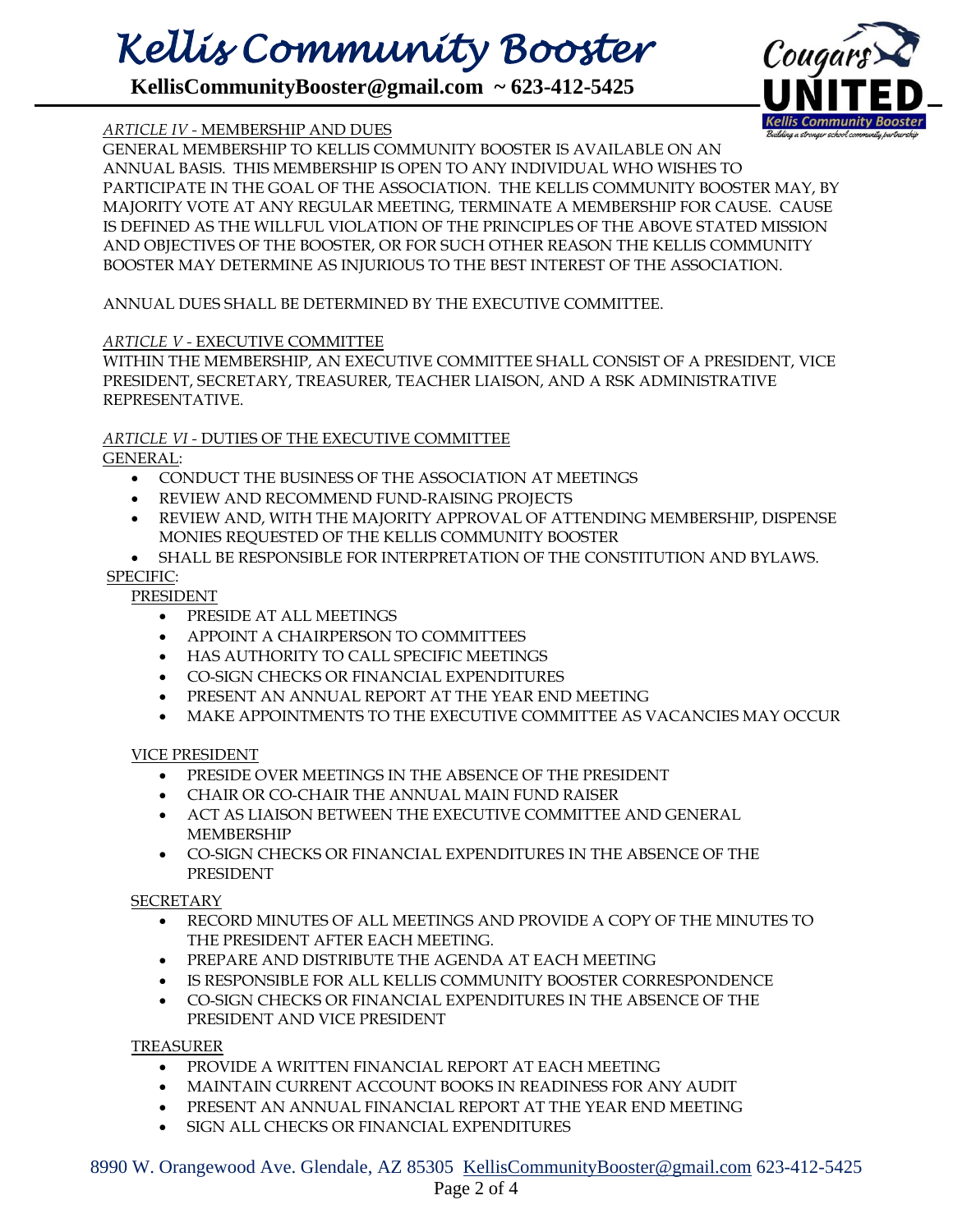## *Kellis Community Booster*

**KellisCommunityBooster@gmail.com ~ 623-412-5425**



#### ADMINISTRATIVE REPRESENTATIVE

- ATTEND AND REPORT AT EACH MEETING ANY UPCOMING EVENTS AND/OR NOTEWORTHY ITEMS CONCERNING RAYMOND S. KELLIS HIGH SCHOOL
- ACT AS LIAISON BETWEEN THE PEORIA UNIFIED SCHOOL DISTRICT AND THE BOOSTER
- REVIEW TEACHER REQUESTS FOR FUNDS FROM KELLIS COMMUNITY BOOSTER FOR THE APPROPRIATENESS. RECOMMEND (WITH REASON) ANY REQUESTS THAT SHOULD BE DENIED.

#### TEACHER LIAISON (Currently Not Assigned)

- RELAY INFORMATION BETWEEN STAFF AND THE BOOSTER
- REMIND STAFF TO SUBMIT FUND REQUESTS IN ACCORDANCE WITH ARTICLE VIII
- BE AVAILABLE TO STAFF FOR GUIDANCE AND SUGGESTIONS.

#### *ARTICLE VII -* EXECUTIVE COMMITTEE ELECTION

- OFFICERS ARE ELECTED, BY THE MEMBERSHIP, AND REPLACED EACH SCHOOL YEAR. ALL MEMBERS IN GOOD STANDING ARE ELIGIBLE FOR OFFICE. OFFICERS MAY RE-RUN FOR OFFICE EACH YEAR.
- THE EXECUTIVE COMMITTEE SHALL SOLICIT NOMINATIONS (SELF OR OTHERWISE) FROM ALL KELLIS FAMILIES PRIOR TO THE END OF MARCH EACH YEAR. ELECTION BALLOTS ARE SENT AND RETURNED BY THE END OF APRIL
- THE INSTALLATION OF THE NEW EXECUTIVE COMMITTEE WILL TAKE PLACE AT THE LAST MEETING AFTER THE CURRENT PRESIDENT AND TREASURER'S YEAR END REPORT
- EXECUTIVE COMMITTEE CANDIDATES WILL NEED TO SIGN A DISCLOSURE STATEMENT DECLARING ANY FELONIES OR OTHER INFRACTIONS THAT MIGHT CONSTITUTE CONFLICT OF INTEREST OR AFFECT THEIR ROLE IN THE ELECTED POSITION
- POSITIONS ON THE EXECUTIVE BOARD MAY ONLY BE HELD BY ONE PERSON PER IMMEDIATE FAMILY

#### A*RTICLE VIII -* MEETINGS

A COMBINED EXECUTIVE COMMITTEE AND GENERAL MEMBERSHIP MEETING SHALL BE HELD EACH MONTH THROUGHOUT THE SCHOOL YEAR. THE DAY AND TIME IS DETERMINED BY THE EXECUTIVE COMMITTEE. ALL MEMBERS AND TEACHERS ARE ENCOURAGED TO ATTEND. FOR PLANNING PURPOSES, THE EXECUTIVE COMMITTEE MAY MEET PRIOR TO THE START OF THE SCHOOL YEAR OR AS NEEDED TO ADDRESS SPECIAL SITUATIONS.

- EACH MEETING SHALL BEGIN WITH THE REVIEW AND APPROVAL OF THE MINUTES FROM THE PREVIOUS MEETING.
- TREASURER'S REPORT WILL FOLLOW
- ADMINISTRATOR'S REPORT TO BE GIVEN
- OLD BUSINESS WILL BE REVIEWED
- NEW BUSINESS WILL BE DISCUSSED
	- o THIS TO INCLUDE THE REVIEW, APPROVAL OR DISAPPROVAL OF FINANCIAL **REQUESTS** 
		- REQUESTS WILL BE IN WRITING, USING THE FORM PROVIDED BY THE BOOSTER CLUB
		- REQUESTS WILL BE PRESENTED BY THE ADMINISTRATIVE REPRESENTATIVE. FOR CLARIFICATION REASONS, THE REQUESTING TEACHER(S) OR REPRESENTATIVE (S) WILL ATTEND SAID MEETING IF REQUEST IS OVER \$75
		- THE CUT OFF FOR REQUESTS IS THE END OF MARCH. THE APRIL MEETING IS THE LAST MEETING FOR APPROVAL. DOING THIS WILL ALLOW ALL FINANCIAL BUSINESS TO CONCLUDE ON A TIMELY BASIS FOR THE YEAR END REPORT. NO MONIES MAY BE CARRIED OVER, WITH THE EXCEPTION OF AN OPENING BALANCE OF UP TO \$5,000.00. ANY MONIES ABOVE THE OPENING AMOUNT MUST BE DESIGNATED FOR A SPECIFIC PURPOSE BY THE

8990 W. Orangewood Ave. Glendale, AZ 85305 [KellisCommunityBooster@gmail.com](mailto:KellisCommunityBooster@gmail.com) 623-412-5425